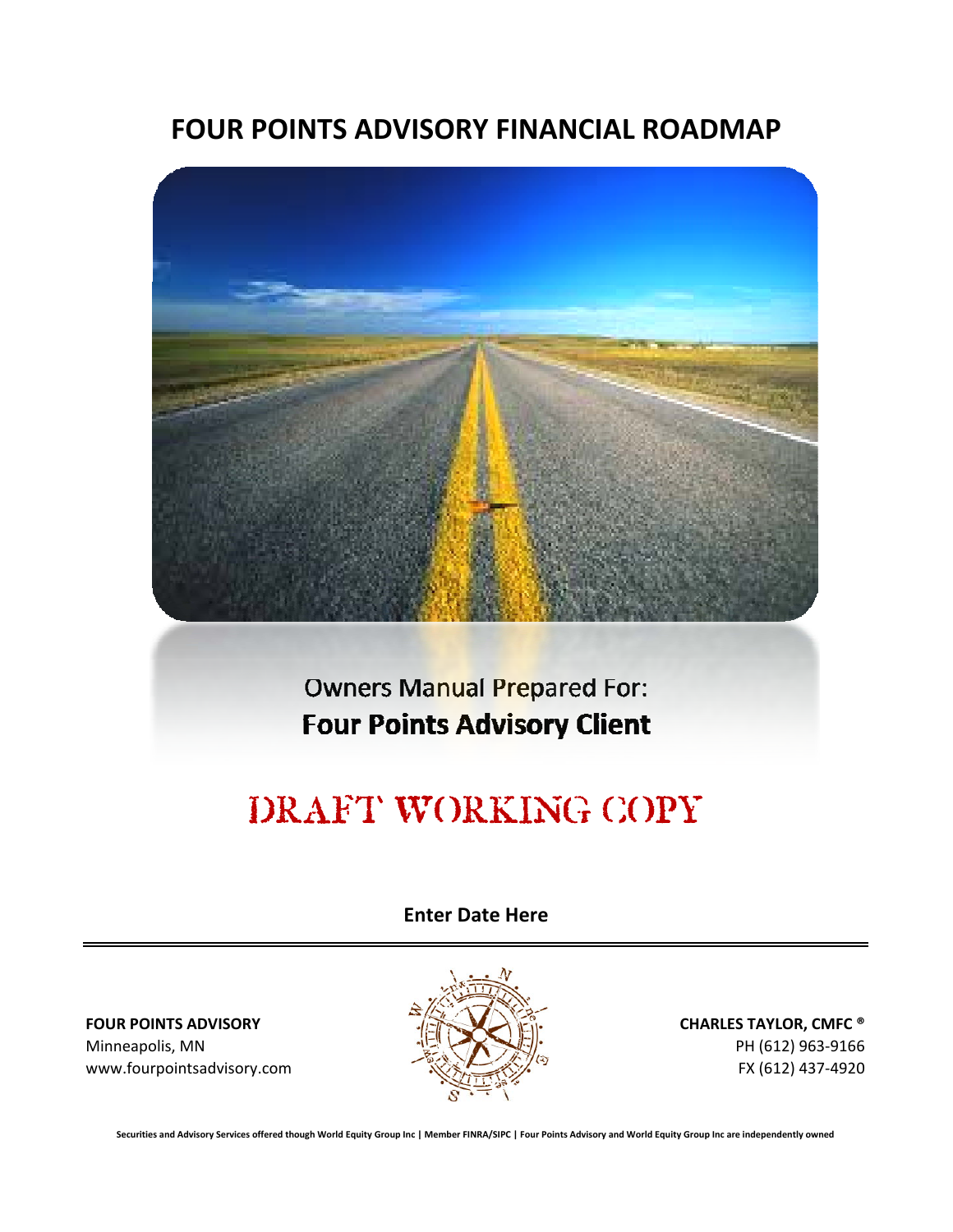#### CREATING YOUR FINANCIAL ROADMAP

Not many of us would venture out on a trip across the country without some sort of initial planning. We also might have to reroute due to a number of obstacles we may come across along the way, but we still know which direction we're heading. So why should your financial journey be any different?

Spending the time to create a basic financial plan gives you insight to the greatest journey of all, your life. Understanding your financial position helps you answer questions like, are my savings balanced with my spending, or what types of goals can we plan for. Life takes us in many different directions and a plan keeps us on track through the next turn, bump, or great event that we will experience along on our way.

Are you and your family protected; will you have income in retirement?

Four Points Advisory will help you build your personal financial roadmap. We want to help provide direction to your journey. As you head out on the highway of life we will be there with you and work with you to update your plan according to the life changes you experience.

Complete this workbook and contact us to arrange a meeting to discuss your plan and planning gaps & needs.

We are a Full Service Wealth Management Firm.

puele psylar

 Owner CHARLES TAYLOR, CMFC®

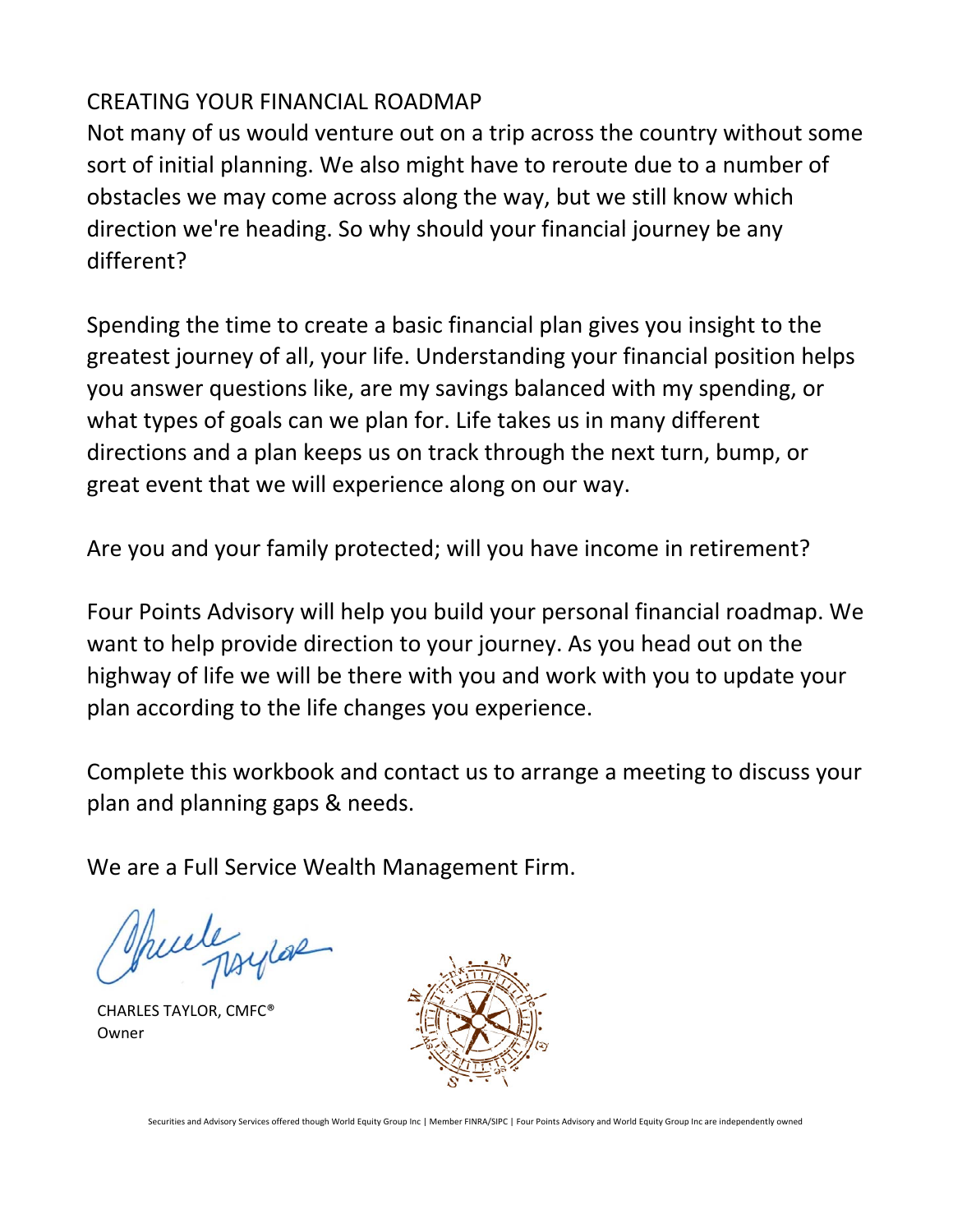| <b>Client Questionnaire</b>                                                               |            |           |     |                       |
|-------------------------------------------------------------------------------------------|------------|-----------|-----|-----------------------|
| Have you or your spouse prepared a Personal Will or Estate Plan?                          | <b>YES</b> | <b>NO</b> | N/A | <b>Last Reviewed:</b> |
| Notes:                                                                                    |            |           |     |                       |
| Have you established any Personal Trusts?                                                 | <b>YES</b> | <b>NO</b> | N/A | <b>Last Reviewed:</b> |
| Notes:                                                                                    |            |           |     |                       |
| Have you established any Powers of Attorney?                                              | <b>YES</b> | <b>NO</b> | N/A | <b>Last Reviewed:</b> |
| Notes:                                                                                    |            |           |     |                       |
| Have your or your spouse prepared a Medical Directive?                                    | <b>YES</b> | <b>NO</b> | N/A | <b>Last Reviewed:</b> |
| Notes:                                                                                    |            |           |     |                       |
| Do you or your spouse have Disability Insurance?                                          | <b>YES</b> | <b>NO</b> | N/A | <b>Last Reviewed:</b> |
| Notes:                                                                                    |            |           |     |                       |
| Do you or your spouse have Long Term Care Insurance?                                      | <b>YES</b> | <b>NO</b> | N/A | <b>Last Reviewed:</b> |
| Notes:                                                                                    |            |           |     |                       |
| Do either yourself or your spouse jointly own property with others?                       | <b>YES</b> | <b>NO</b> | N/A | <b>Last Reviewed:</b> |
| Notes:                                                                                    |            |           |     |                       |
| Is either yourself or your spouse involved in a business partnership?                     | <b>YES</b> | <b>NO</b> | N/A | <b>Last Reviewed:</b> |
| Notes:                                                                                    |            |           |     |                       |
| Are you concerned about inflation and the economy?                                        | YES        | <b>NO</b> | N/A | <b>Last Reviewed:</b> |
| Notes:                                                                                    |            |           |     |                       |
| Do you have any strong feelings about the direction of interest rates?                    | <b>YES</b> | <b>NO</b> | N/A | <b>Last Reviewed:</b> |
| Notes:                                                                                    |            |           |     |                       |
| Did you receive a Tax Refund last year?                                                   | <b>YES</b> | <b>NO</b> | N/A | <b>Last Reviewed:</b> |
| Notes:                                                                                    |            |           |     |                       |
| Are you or your spouse expecting an inheritance in the next 12 mos?                       | <b>YES</b> | <b>NO</b> | N/A | <b>Last Reviewed:</b> |
| Notes:                                                                                    |            |           |     |                       |
| Do you feel like you are getting financially ahead?                                       | <b>YES</b> | <b>NO</b> | N/A | <b>Last Reviewed:</b> |
| Notes:                                                                                    |            |           |     |                       |
| Have you reviewed your exisiting life insurance within the last 5 years?                  | <b>YES</b> | <b>NO</b> | N/A | <b>Last Reviewed:</b> |
| Notes:                                                                                    |            |           |     |                       |
| What is your single most important financial goal for the next 12 months?                 |            |           |     | <b>Last Reviewed:</b> |
| Notes:                                                                                    |            |           |     |                       |
|                                                                                           |            |           |     |                       |
| What Charities or Non-Profit Organizations is any of your family currently involved with? |            |           |     | <b>Last Reviewed:</b> |
| Notes:                                                                                    |            |           |     |                       |
| What Sports or Hobbies do you and your family engage in?                                  |            |           |     | <b>Last Reviewed:</b> |
| Notes:                                                                                    |            |           |     |                       |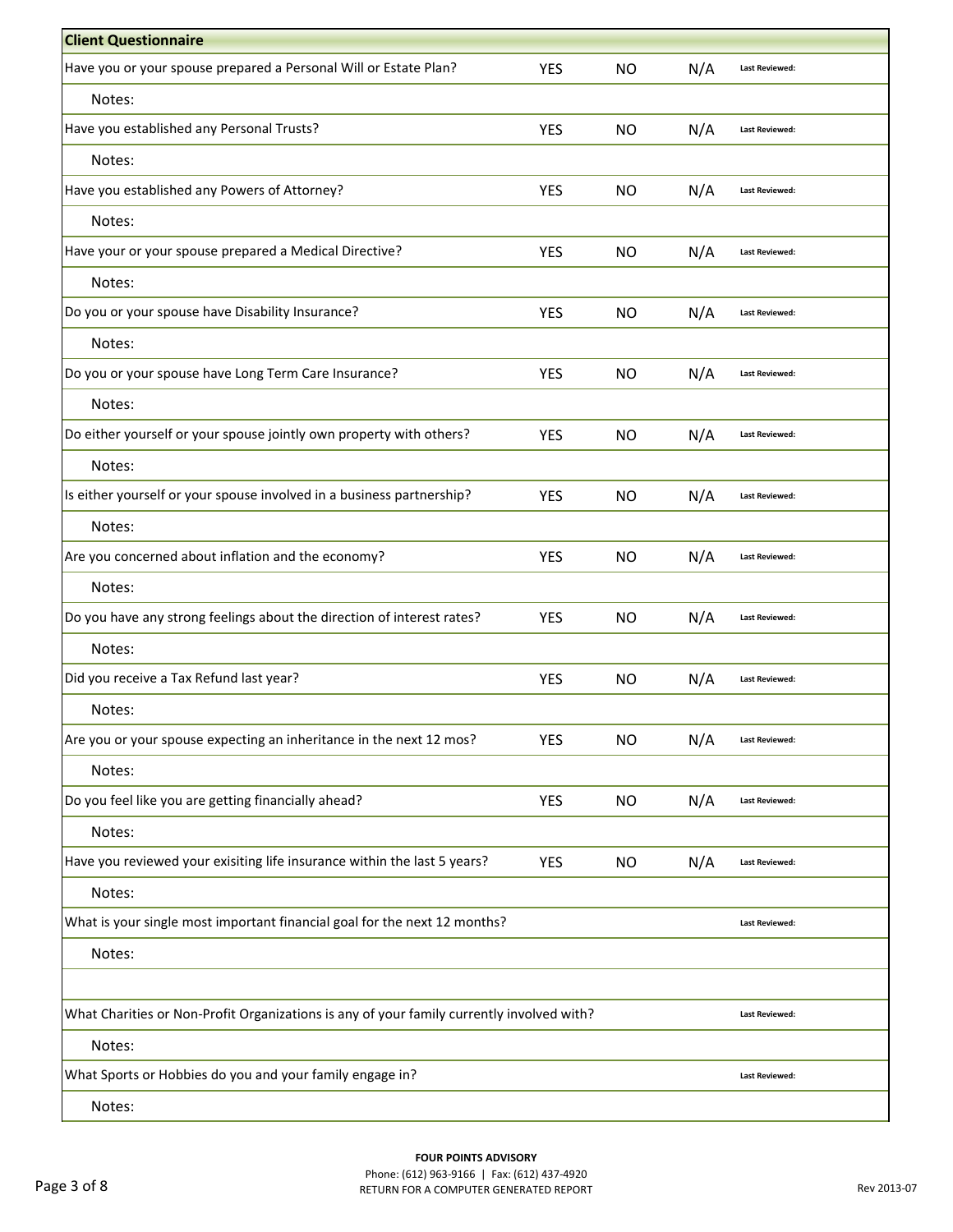

## **FOUR POINTS ADVISORY**<br>Investments - Insurance - Wealth Management

## **Financial Planning Basics Workbook**

| <b>SECTION 1 - General Information</b> |                   |                  |                      |     |  |  |  |
|----------------------------------------|-------------------|------------------|----------------------|-----|--|--|--|
|                                        | <b>FIRST NAME</b> | <b>LAST NAME</b> | <b>DATE OF BIRTH</b> | Age |  |  |  |
| Client:                                |                   |                  |                      |     |  |  |  |
| Spouse / Partner:                      |                   |                  |                      |     |  |  |  |
| Children:                              |                   |                  |                      |     |  |  |  |
|                                        |                   |                  |                      |     |  |  |  |
|                                        |                   |                  |                      |     |  |  |  |
|                                        |                   |                  |                      |     |  |  |  |
|                                        |                   |                  |                      |     |  |  |  |
|                                        |                   |                  |                      |     |  |  |  |
|                                        |                   |                  |                      |     |  |  |  |

| Address:           |       |       |  |
|--------------------|-------|-------|--|
| Mailing Address:   |       |       |  |
| <b>Cell Phone:</b> | Home: | Work: |  |
| eMail:             |       |       |  |

| <b>SECTION 1 - Employment Information</b> |                                   |                 |                         |  |  |  |
|-------------------------------------------|-----------------------------------|-----------------|-------------------------|--|--|--|
| <b>Client's Employer</b>                  | <b>Most Recent Position Title</b> | <b>How Long</b> | <b>Gross Annual Pay</b> |  |  |  |
|                                           |                                   |                 |                         |  |  |  |
| W4 Exemptions:                            | <b>Retirement Plan Type:</b>      | Contribution:   | Match %                 |  |  |  |
| <b>Spouse's Employer</b>                  | <b>Most Recent Position Title</b> | <b>How Long</b> | <b>Gross Annual Pay</b> |  |  |  |
|                                           |                                   |                 |                         |  |  |  |
| W4 Exemptions:                            | <b>Retirement Plan Type:</b>      | Contribution:   | Match %                 |  |  |  |

| <b>SECTION 1 - Family Advisors</b> |             |                             |              |  |  |  |
|------------------------------------|-------------|-----------------------------|--------------|--|--|--|
|                                    | <b>NAME</b> | Company                     | <b>PHONE</b> |  |  |  |
| Attorney:                          |             |                             |              |  |  |  |
| Banker:                            |             |                             |              |  |  |  |
| Tax Advisor:                       |             |                             |              |  |  |  |
| Bookkeeper:                        |             |                             |              |  |  |  |
| Financial Advisor: Charles Taylor  |             | <b>Four Points Advisory</b> | 612-963-9166 |  |  |  |
| Insurance Agent:                   |             |                             |              |  |  |  |

| SECTION 1 - Target Retirement Age to Start Drawing Social Security |  |  |  |  |
|--------------------------------------------------------------------|--|--|--|--|
| <b>CLIENT'S TARGET AGE</b><br><b>SPOUSE'S TARGET AGE</b>           |  |  |  |  |
|                                                                    |  |  |  |  |

Securities and Advisory Services offered though World Equity Group Inc | Member FINRA/SIPC | Four Points Advisory and World Equity Group Inc are Independently Owned and Operated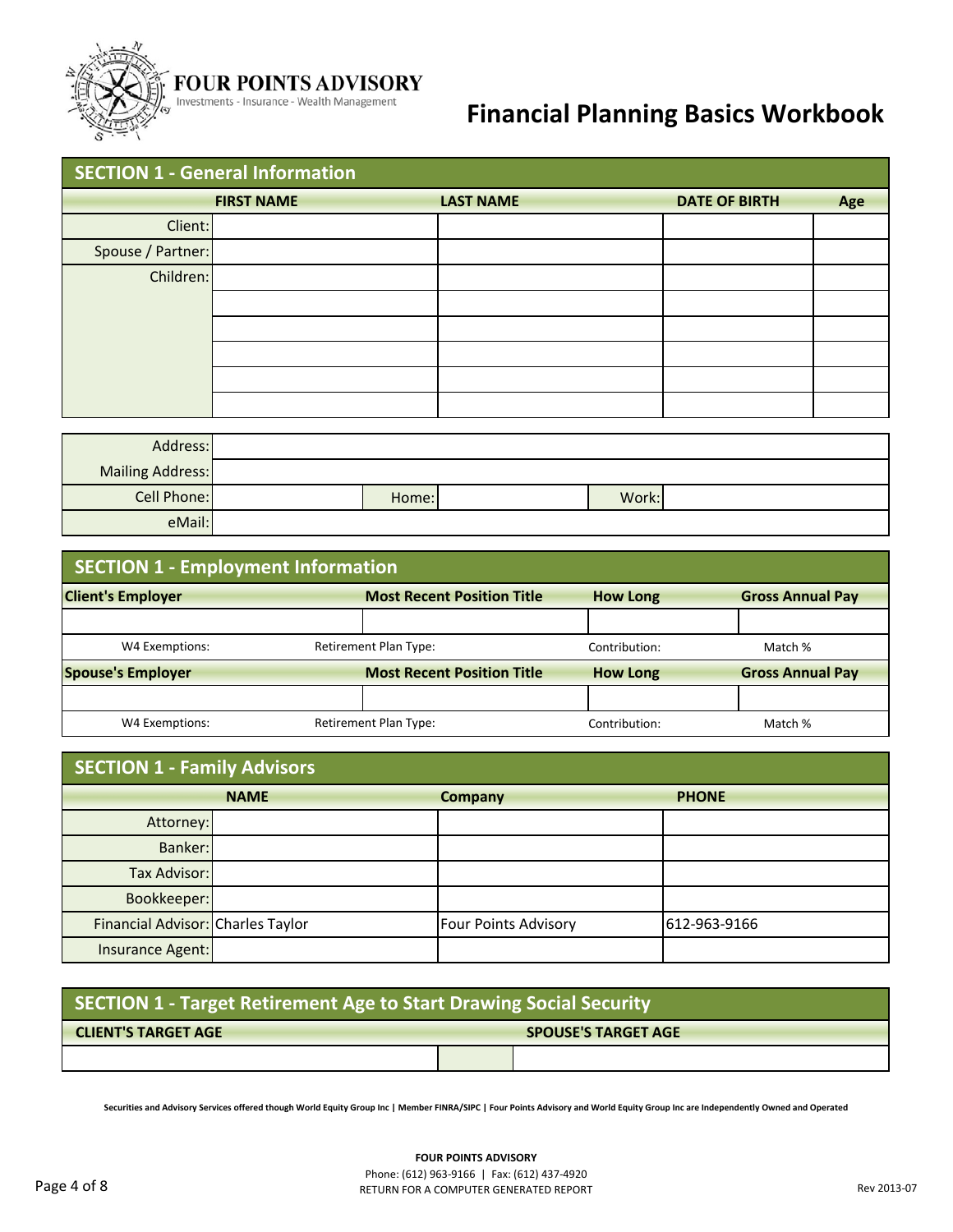

#### **FOUR POINTS ADVISORY**

Investments - Insurance - Wealth Management

## **HOUSEHOLD NET WORTH**

| <b>SECTION 2 - ASSETS</b>       |                      | <b>SECTION 2 - LIABILITIES</b>   |                     |
|---------------------------------|----------------------|----------------------------------|---------------------|
| <b>Item</b>                     | <b>Current Value</b> | <b>Item</b>                      | <b>Balance Owed</b> |
| Primary Residence: \$           |                      | Mortgage 1 Balance: \$           |                     |
| Vacation Property: \$           |                      | Mortgage 2 Balance: \$           |                     |
| Automobiles: \$                 |                      | Home Equity Line Balance(s):  \$ |                     |
| Recreational Vehicles: \$       |                      | Automobile Loan Balance(s):  \$  |                     |
| Employer Retirement Savings: \$ |                      | Credit Card Balance(s): \$       |                     |
| Personal IRA Accounts: \$       |                      | Personal Line of Credit 1: \$    |                     |
| Personal ROTH Accounts:  \$     |                      | Personal Line of Credit 2: \$    |                     |
| Brokerage Accounts: \$          |                      | Student Loan Balance(s):  \$     |                     |
| Annuity Accounts:  \$           |                      | 401k Loan Balance(s): \$         |                     |
| Checking Accounts: \$           |                      | Other <sub>_____</sub>           |                     |
| Savings / MMKT Accounts \$      |                      | Other                            |                     |
| Life Insurance Cash Value: S    |                      | Other                            |                     |
| Other                           |                      | Other                            |                     |
| <b>Assets Total:</b>            |                      | <b>Liabilities Total:</b>        |                     |

| <b>SECTION 2 - ASSETS</b> |                      | <b>SECTION 2 - LIABILITIES</b>   |                     |
|---------------------------|----------------------|----------------------------------|---------------------|
|                           | <b>Current Value</b> | <b>Item</b>                      | <b>Balance Owed</b> |
| imary Residence: \$       |                      | Mortgage 1 Balance: \$           |                     |
| acation Property: S       |                      | Mortgage 2 Balance: \$           |                     |
| Automobiles: \$           |                      | Home Equity Line Balance(s):  \$ |                     |
| eational Vehicles: S      |                      | Automobile Loan Balance(s):  \$  |                     |
| tirement Savings: S       |                      | Credit Card Balance(s): \$       |                     |
| nal IRA Accounts: S       |                      | Personal Line of Credit 1: \$    |                     |
| <b>ROTH Accounts: \$</b>  |                      | Personal Line of Credit 2: \$    |                     |
| kerage Accounts: S        |                      | Student Loan Balance(s):  \$     |                     |
| nnuity Accounts: S        |                      | 401k Loan Balance(s): \$         |                     |
| ecking Accounts: \$       |                      | Other                            |                     |
| MMKT Accounts \$          |                      | Other_                           | Ś                   |
| ance Cash Value: S        |                      | Other                            |                     |
|                           |                      | Other                            | Ś                   |
| <b>Assets Total:</b>      |                      | <b>Liabilities Total:</b>        |                     |

| SECTION 2 - NET WORTH           |                          |                  |
|---------------------------------|--------------------------|------------------|
| <b>Assets Total</b>             | <b>Liabilities Total</b> | <b>Net Worth</b> |
|                                 |                          |                  |
|                                 |                          |                  |
| * Liquid Cash Reserves On-Hand: | Months                   |                  |

| SECTION 3 - DEBT OBLIGATIONS |                      |      |             |               |                    |  |
|------------------------------|----------------------|------|-------------|---------------|--------------------|--|
| <b>Description</b>           | <b>Date Incurred</b> | Rate | <b>Term</b> | <b>Amount</b> | <b>Mo. Payment</b> |  |
| Mortgage:                    |                      |      |             |               |                    |  |
| Credit Card:                 |                      |      |             |               |                    |  |
|                              |                      |      |             |               |                    |  |
|                              |                      |      |             |               |                    |  |
|                              |                      |      |             |               |                    |  |
|                              |                      |      |             |               |                    |  |
|                              |                      |      |             |               |                    |  |

**Notes:**

Securities and Advisory Services offered though World Equity Group Inc | Member FINRA/SIPC | Four Points Advisory and World Equity Group Inc are Independently Owned and Operated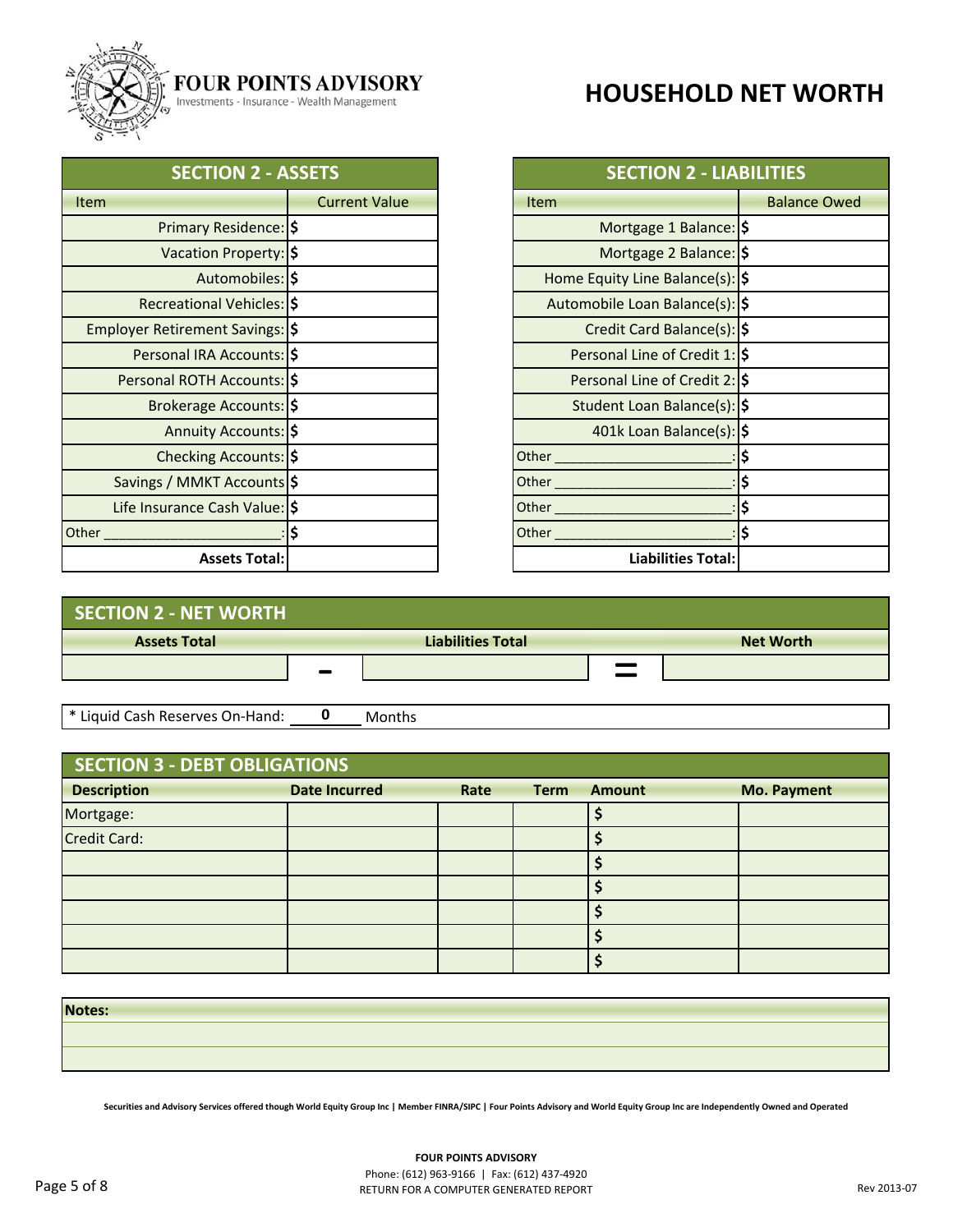

#### **FOUR POINTS ADVISORY**

Investments - Insurance - Wealth Management

| <b>SECTION 4 - Monthly Income</b> |        |
|-----------------------------------|--------|
| <b>Item</b>                       | Income |
| Client (Net) Take-Home Pay:  \$   |        |
| Spouse (Net) Take-Home Pay:  \$   |        |
| Part-time Take-Home Pay:  \$      |        |
| Interest Income:  \$              |        |
| Investment Income: S              |        |
| Rental Income: \$                 |        |
|                                   |        |
|                                   |        |
|                                   |        |
| Other                             |        |
| Other_                            |        |
| Other_                            |        |
| Other                             |        |
| <b>Monthly Income Total:</b>      |        |

### **HOUSEHOLD CASH FLOW**

| <b>SECTION 4 - Monthly Income</b> |        | <b>SECTION 4 - Monthly Expenses</b> |                 |
|-----------------------------------|--------|-------------------------------------|-----------------|
|                                   | Income | <b>Item</b>                         | <b>Expenses</b> |
| t (Net) Take-Home Pay: S          |        | Monthly Mortgage / Rent:  \$        |                 |
| e (Net) Take-Home Pay: S          |        | Gas, Electric, Water Utilities:  \$ |                 |
| t-time Take-Home Pay: S           |        | Cable, DISH TV, Internet:  \$       |                 |
| Interest Income: \$               |        | Cell Phone: \$                      |                 |
| Investment Income: S              |        | Food: S                             |                 |
| Rental Income: \$                 |        | Credit Card Payments: \$            |                 |
|                                   |        | Life Insurance: \$                  |                 |
|                                   |        | Medical Insurance: S                |                 |
|                                   |        | Automotive Insurance: S             |                 |
|                                   |        | Gas, Transportation: \$             |                 |
|                                   |        | Entertainment, Dining Out: S        |                 |
|                                   |        | Kids Activities / Sports: \$        |                 |
|                                   |        | Other                               |                 |
| <b>Monthly Income Total:</b>      |        | Monthly Expenses Total:             |                 |

| SECTION 4 - Monthly Cash Flow |  |                               |  |                                |  |
|-------------------------------|--|-------------------------------|--|--------------------------------|--|
| <b>Monthly Income Total</b>   |  | <b>Monthly Expenses Total</b> |  | Surplus $(+)$ or Deficit $(-)$ |  |
|                               |  |                               |  |                                |  |
|                               |  |                               |  |                                |  |

| <b>NOTES:</b> |  |
|---------------|--|
|               |  |
|               |  |
|               |  |
|               |  |
|               |  |

| <b>SECTION 5 - Current Life Insurance</b> |             |                          |                 |                   |                   |
|-------------------------------------------|-------------|--------------------------|-----------------|-------------------|-------------------|
| <b>Client / Spouse</b>                    | <b>Type</b> | <b>Insurance Company</b> | <b>Acquired</b> | <b>Face Value</b> | <b>Cash Value</b> |
|                                           |             |                          |                 |                   |                   |
|                                           |             |                          |                 |                   |                   |
|                                           |             |                          |                 |                   |                   |
|                                           |             |                          |                 |                   |                   |
|                                           |             |                          |                 |                   |                   |

Securities and Advisory Services offered though World Equity Group Inc | Member FINRA/SIPC | Four Points Advisory and World Equity Group Inc are Independently Owned and Operated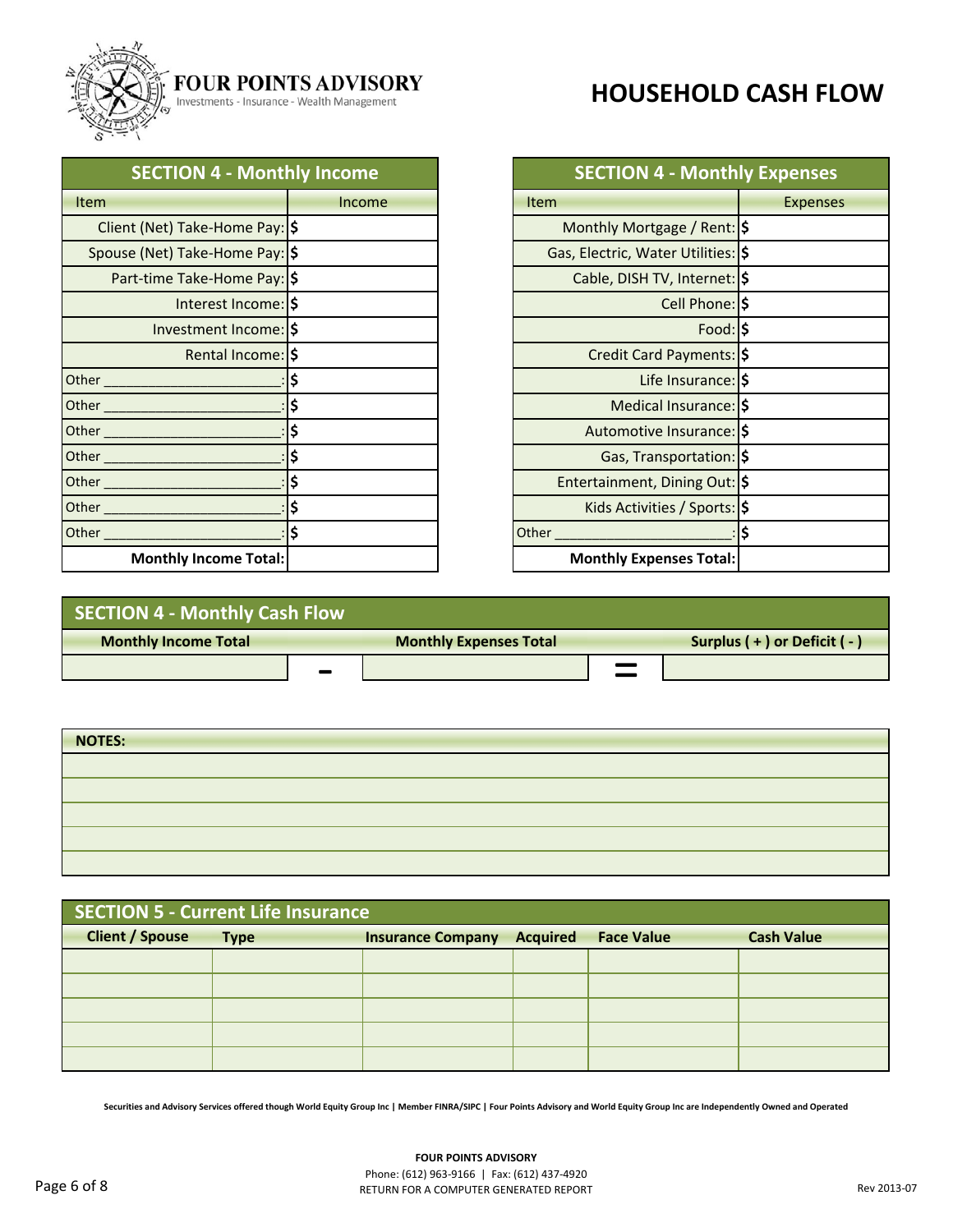

#### **FOUR POINTS ADVISORY**

Investments - Insurance - Wealth Management

#### **RISK PLANNING**

| <b>SECTION 5 - Replacement of Lost Income</b>                                              |   |       |             |                             |
|--------------------------------------------------------------------------------------------|---|-------|-------------|-----------------------------|
| Capital needed to generate the loss of income on an ongoing basis for the surviving spouse |   |       |             | Amount                      |
| Total Desired Monthly Income:                                                              | ⋍ |       |             | Investment Capital Required |
| Less Survivor Monthly Income:                                                              |   |       |             |                             |
| <b>Income GAP:</b>                                                                         | = |       |             | x 12 Months                 |
| Target Investment % Rate of Return :                                                       |   | 6.00% |             |                             |
| Investment Capital Required :                                                              |   |       | Enter Here: |                             |

 **SECTION 5 ‐ Final Expenses**

| Bills presented after death that will have to be paid out of the Estate | Amount |
|-------------------------------------------------------------------------|--------|
| <b>Burial Expense Estimate:</b>                                         |        |
| Medical, Hospital, Attorney & Probate Court Expense Estimate:           |        |

| <b>SECTION 5 - Inheritance</b> |                     |      |                             |        |
|--------------------------------|---------------------|------|-----------------------------|--------|
|                                |                     |      |                             | Amount |
| Number of Heirs:               | Inheritance Amount: | 0.00 | Cash Inheritance for Heirs: | 0.00   |

 **SECTION 5 ‐ Mortgages \***

| <b>Remaining Term/Yrs:</b> |  |
|----------------------------|--|
|----------------------------|--|

Amount Needed to Pay-off Home Mortgages :

 **SECTION 5 ‐ Education Funding \***

Amount Needed to Pay For College or Vocational Training :

**Amount**

**Amount**

**Amount**

**Amount**

 **SECTION 5 ‐ Debt Payments \***

Pay-off Credit Card Balances, Auto Loans, Education Loans, Home Improvement Loans, Etc. :

 **SECTION 5 ‐ Child Care \***

Child Care Expenses or Funding for a Disabled Child :

 **SECTION 5 ‐ Short Term Financial Reserves \* Amount** 12‐Month Liquid Monthly Expense Reserves :

| <b>TOTAL</b>                                     |        |
|--------------------------------------------------|--------|
|                                                  | Amount |
| Total of Amounts Above:                          |        |
| Enter Existing Life Insurance (-)                |        |
| <b>Recommended Permanent Life Insurance GAP:</b> |        |
| Recommended Term Life * Insurance GAP :          |        |